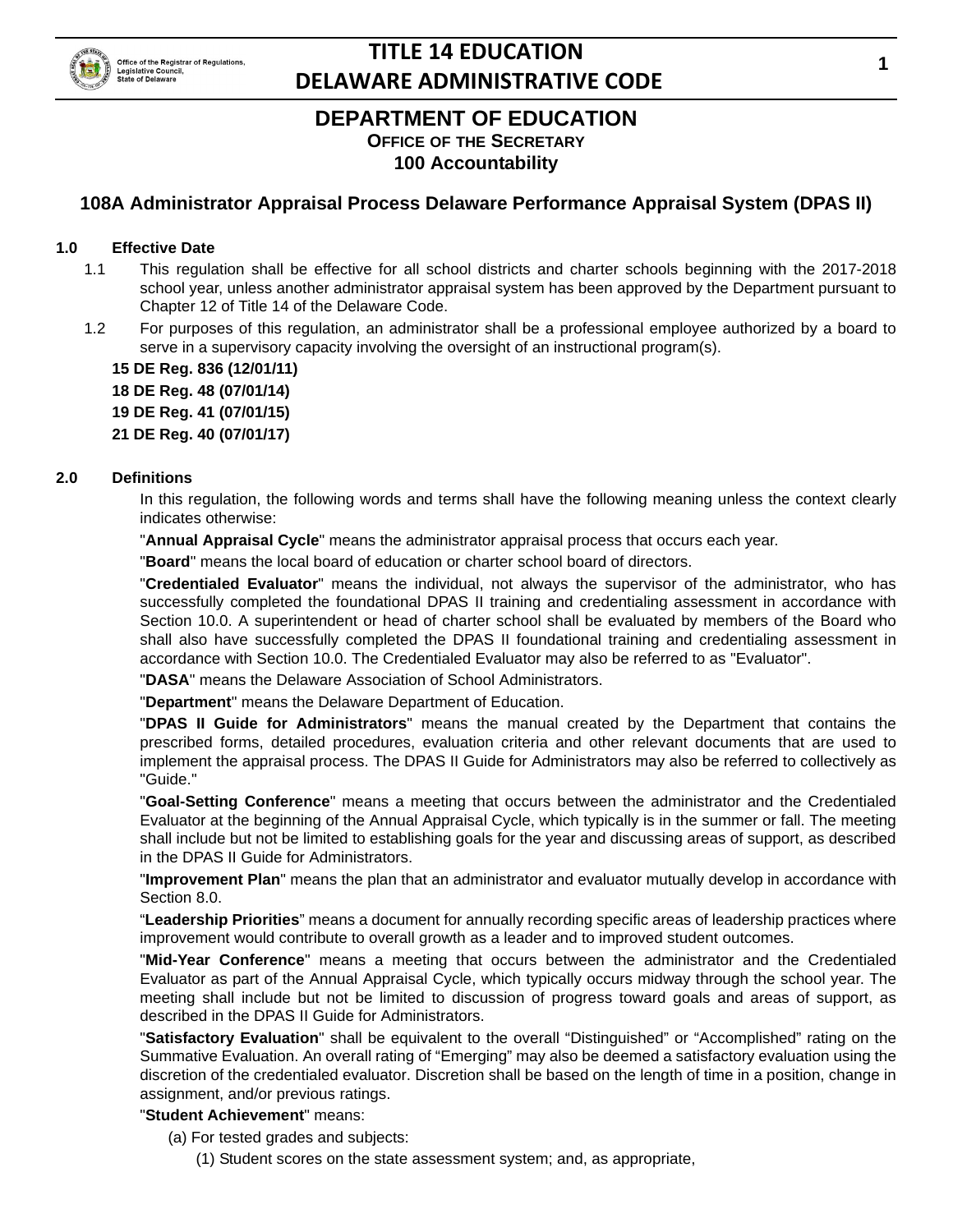(2) Other measures of student learning, such as those described in paragraph (b) of this definition, provided they are rigorous and comparable across classrooms.

(b) For non-tested grades and subjects: alternative measures of student learning and performance such as student scores on pre-tests and end-of-course tests; student performance on English language proficiency assessments; and other measures of student achievement that are rigorous and comparable across classrooms.

Such alternative measures shall be approved by the Department and developed in partnership with the Delaware Association of School Administrators (DASA) and the Delaware School Boards Association (DSBA).

"**Student Growth**" means the change in Student Achievement data for an individual student between two points in time. Growth may also include other measures that are rigorous and comparable across classrooms.

"**Summative Evaluation**" or "**Evaluation**" means the final evaluation at the conclusion of the Annual Appraisal Cycle.

"**Unsatisfactory Evaluation**" shall be the equivalent to the overall "Developing" rating on the Summative Evaluation. An overall rating of "Emerging" may also be deemed an unsatisfactory evaluation using the discretion of the credentialed evaluator. Discretion shall be based on the length of time in a position, change in assignment or previous ratings.

"**Working Day**" means a day when the employee would normally be working in that district or charter school.

**15 DE Reg. 836 (12/01/11) 18 DE Reg. 48 (07/01/14) 19 DE Reg. 41 (07/01/15) 21 DE Reg. 40 (07/01/17) 22 DE Reg. 1002 (06/01/19)**

#### **3.0 Annual Appraisal Cycles**

All administrators shall receive a yearly appraisal in all five (5) Appraisal Components, including Student Improvement, that includes a minimum of one (1) Goal Setting Conference, one (1) Mid-Year Conference and one (1) Summative Evaluation each year. The Annual Appraisal Cycle shall be led by the administrator's Credentialed Evaluator and may include other supports and opportunities for feedback from his or her Credentialed Evaluator or other Credentialed Evaluators, as outlined in the DPAS II Guide for Administrators.

**15 DE Reg. 836 (12/01/11)**

- **18 DE Reg. 48 (07/01/14)**
- **22 DE Reg. 1002 (06/01/19)**

#### **4.0 DPAS II Guide for Administrators**

- 4.1 All districts and charter schools shall use the manuals entitled DPAS II Guide for Administrators as developed and as may be amended by the Department of Education in collaboration with administrators, which shall include but not be limited to representatives from DSBA and DASA to implement the appraisal system.
	- 4.1.1 The Guide shall contain at a minimum the following:
		- 4.1.1.1 Specific details about each of the five (5) Appraisal Components pursuant to subsection 5.1, including the Appraisal Criteria within each Component that form the basis for ratings.
		- 4.1.1.2 All forms or documents needed to complete the requirements of the Annual Appraisal Cycle.
		- 4.1.1.3 Specific procedures to implement the Annual Appraisal Cycle, including information on the required Goal-Setting Conference, Mid-Year Conference and Summative Evaluation as well as other recommended supports and opportunities for feedback.
		- 4.1.1.4 Guidance related to evidence collection, including relevant definitions, samples of quality evidence and other resources.

**18 DE Reg. 48 (07/01/14)**

**21 DE Reg. 40 (07/01/17)**

**22 DE Reg. 1002 (06/01/19)**

**5.0 Appraisal Components and Appraisal Criteria**

**2**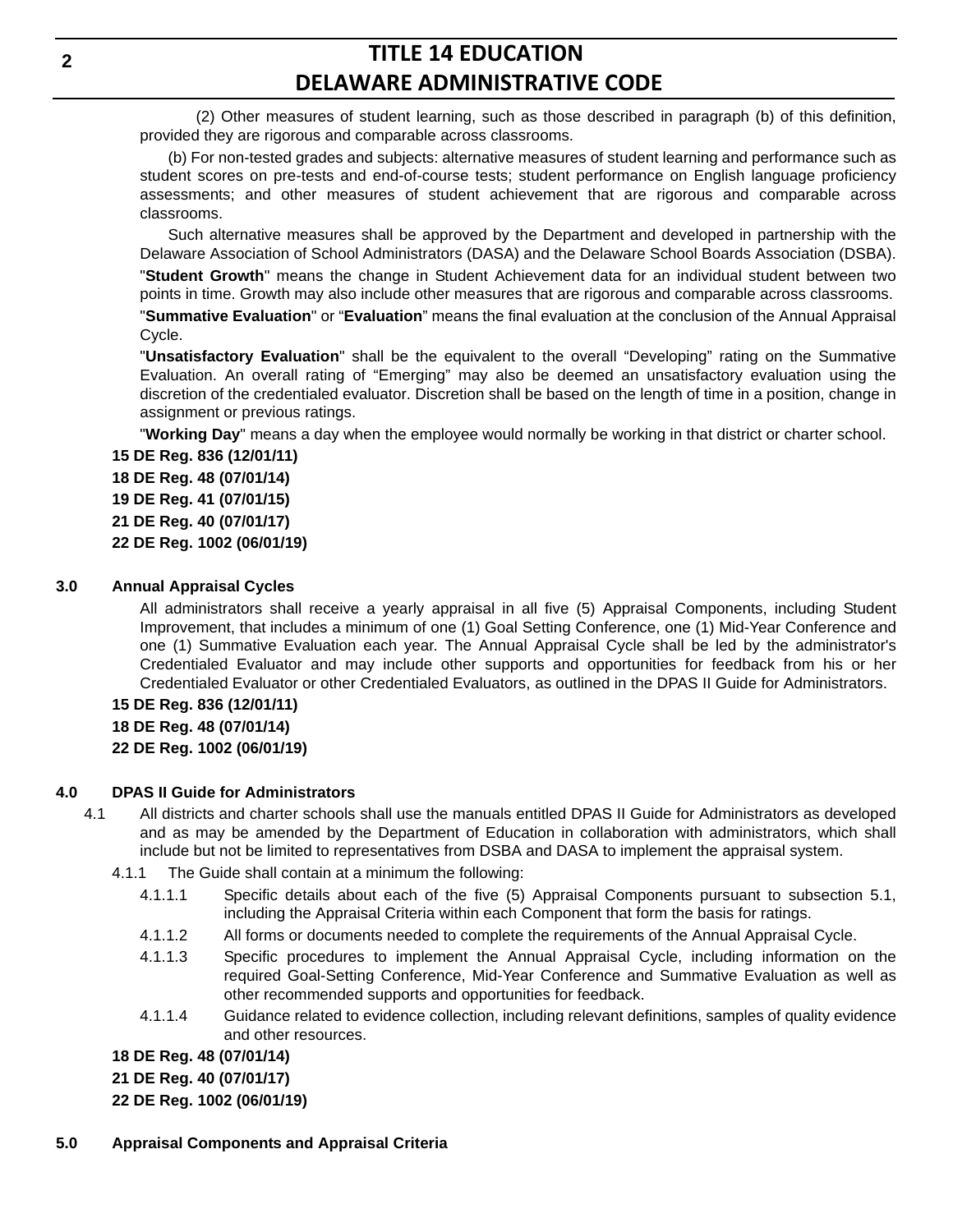- 5.1 The following five (5) Appraisal Components, including Appraisal Criteria specified for each in the Guide, shall be the basis upon which the performance of an administrator shall be evaluated by the Credentialed Evaluator:
	- 5.1.1 Component 1: Leadership for Purpose and Improvement: Focuses on the administrator's actions to develop, advocate, and enact systems aligned to the mission, vision, and core values of the school or district, including the alignment to the school or district success plan(s) to promote each student's academic success and well-being.
	- 5.1.2 Component 2: Leadership for Self and Others: Focuses on the administrator's actions to act ethically and strive for enacting systems that promote the equity of educational opportunities and culturally responsive practices for each student's academic success and well-being.
	- 5.1.3 Component 3: Leadership for Student Success: Focuses on the administrator's actions to enact intellectually rigorous and coherent systems of curriculum, instruction, and assessment within an environment that is inclusive, caring, and supporting to promote each student's academic success and well-being.
	- 5.1.4 Component 4: Leadership for the Learning Community: Focuses on the administrator's actions to systematically develop the professional capacity of teachers, staff, and personnel, as well as meaningfully engaging families and community members in ways that promote each student's academic success and well-being.
	- 5.1.5 Component 5: Student Improvement: Students collectively demonstrate appropriate levels of Student Growth as benchmarked against standards to be set by the Secretary based on input from stakeholder groups.

#### **15 DE Reg. 836 (12/01/11)**

**18 DE Reg. 48 (07/01/14)**

**22 DE Reg. 1002 (06/01/19)**

#### **6.0 Summative Evaluation Ratings**

- 6.1 Appraisal Components 1 through 4 shall be assigned a rating of "Distinguished", "Accomplished", "Emerging", or "Developing" on the Summative Evaluation. Component 5: Student Improvement shall be assigned a rating of "Highly Effective", "Effective", "Needs Improvement", or "Ineffective" on the Summative Evaluation. The rating for each of the five (5) Appraisal Components shall reflect the standards as described in the DPAS II Guide for Administrators.
	- 6.1.1 Each Component rating shall be equal to an assigned point value. A "Distinguished" or "Highly Effective" Component rating shall earn four (4) points, an "Accomplished" or "Effective" Component rating shall earn three (3) points, an "Emerging" or "Needs Improvement" Component rating shall earn two (2) points, and a "Developing" or "Ineffective" Component rating shall earn one (1) point. No partial points shall be awarded.
	- 6.1.2 Once all Component ratings are assigned, a Summative Evaluation rating is determined by the sum of all five (5) Components.
- 6.2 The Summative Evaluation shall also include one of four overall ratings: "Distinguished", "Accomplished", "Emerging", or "Developing".
	- 6.2.1 "**Distinguished**" means that the administrator has earned a sum of 19 or 20 Component rating points.
	- 6.2.2 "**Accomplished**" means that the administrator has earned a sum of 14 to 18 Component rating points.
	- 6.2.3 "**Emerging**" means that the administrator has earned a sum of 9 to 13 Component rating points.
	- 6.2.4 "**Developing**" means that the administrator has earned a sum of 5 to 8 Component rating points.

**15 DE Reg. 836 (12/01/11)**

**18 DE Reg. 48 (07/01/14)**

**19 DE Reg. 41 (07/01/15)**

**21 DE Reg. 40 (07/01/17)**

**22 DE Reg. 1002 (06/01/19)**

#### **7.0 Pattern of Ineffective Administrative Performance**

A pattern of ineffective administrative performance shall be based on the most recent Summative Evaluation ratings of an administrator using the DPAS II process. At least two consecutive ratings of "Developing" or three consecutive ratings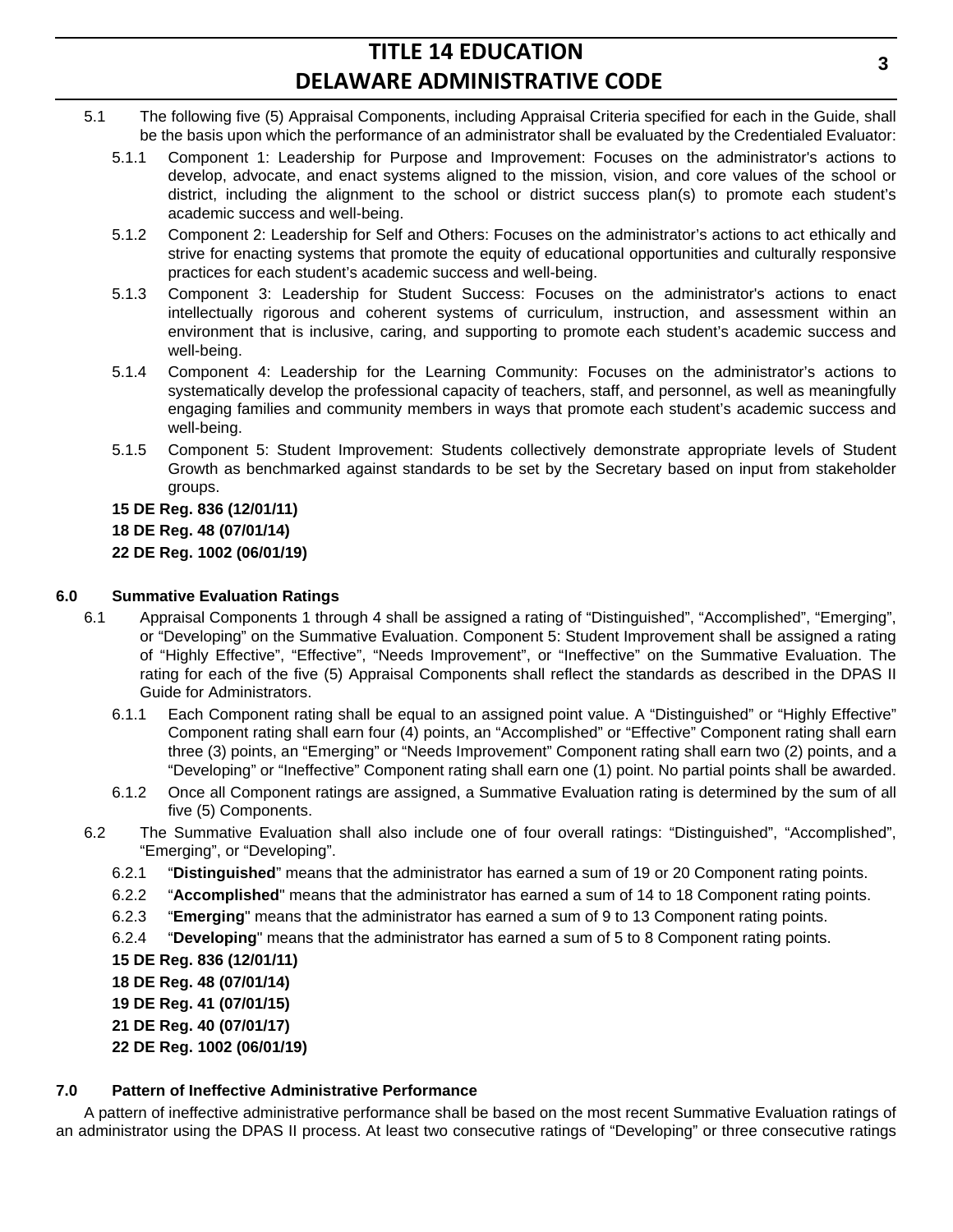that are a combination of "Emerging" and "Developing" shall be deemed as a pattern of ineffective administrative performance.

**15 DE Reg. 836 (12/01/11) 15 DE Reg. 1596 (05/01/12) 18 DE Reg. 48 (07/01/14) 22 DE Reg. 1002 (06/01/19)**

#### **8.0 Supports for Improvement**

- 8.1 An Improvement Plan shall be developed for an administrator who receives an overall rating of "Developing" on the Summative Evaluation or a rating of Needs Improvement or Ineffective on Component Five, Student Improvement, in Section 5.0 on the Summative Evaluation regardless of the overall rating.
	- 8.1.1 An Improvement Plan may also be developed if an administrator's performance during the Annual Appraisal Cycle is unsatisfactory, as outlined in the DPAS II Guide for Administrators.
	- 8.1.2 The Improvement Plan shall be developed cooperatively by the administrator and his or her Credentialed Evaluator. If the plan cannot be cooperatively developed, the administrator's Evaluator shall have the authority and responsibility to determine the plan as specified in subsection 8.1 above.
	- 8.1.3 The administrator shall be held accountable for the implementation and completion of the Improvement Plan.
	- 8.1.4 Upon completion of the Improvement Plan, the administrator and his or her Credentialed Evaluator shall sign the documentation that determines the satisfactory or unsatisfactory performance of the plan.
- 8.2 Leadership Priorities shall be developed for an administrator who receives an overall rating of "Emerging" on the Summative Evaluation or a rating of "Developing" or "Emerging" in Component 1, Component 2, Component 3, or Component 4. Leadership Priorities shall be completed as outlined in the DPAS II Guide for Administrators.

**15 DE Reg. 836 (12/01/11) 15 DE Reg. 1596 (05/01/12) 18 DE Reg. 48 (07/01/14) 21 DE Reg. 40 (07/01/17) 22 DE Reg. 1002 (06/01/19)**

#### **9.0 Challenge Process**

- 9.1 An administrator may challenge any rating on the Summative Evaluation, either an Appraisal Component Rating or the Overall Rating, or an administrator may challenge unsatisfactory performance identified by his or her Credentialed Evaluator during the Annual Appraisal Cycle, pursuant to subsection 8.1.1. To initiate a challenge, an administrator shall submit additional information specific to the point of disagreement in writing within fifteen (15) working days of the date of administrator's receipt of the Summative Evaluation. Such written response shall become part of the appraisal record and shall be attached to the Summative Evaluation. All challenges together with the record shall be forwarded to the supervisor of the evaluator, if any.
	- 9.1.1 Within fifteen (15) working days of receiving the written challenge, the supervisor of the evaluator shall review the record which consists of all documents used in the appraisal and the written challenge, meet with the administrator, and issue a written decision.
	- 9.1.2 If the challenge is denied, the written decision shall state the reasons for denial.
	- 9.1.3 The decision of the supervisor of the evaluator shall be final.

**15 DE Reg. 836 (12/01/11)**

**18 DE Reg. 48 (07/01/14)**

**21 DE Reg. 40 (07/01/17)**

#### **10.0 Evaluator(s) Credentials**

- 10.1 Credentialing processes and assessments shall be established and conducted by the Department of Education, and developed in collaboration with school and district level administrators.
- 10.2 Evaluator credentials for the utilization of each of the DPAS II Guide are earned upon successful completion of the credentialing assessment. Evaluator credentials are valid for five years from the date of issue. Evaluators

**4**